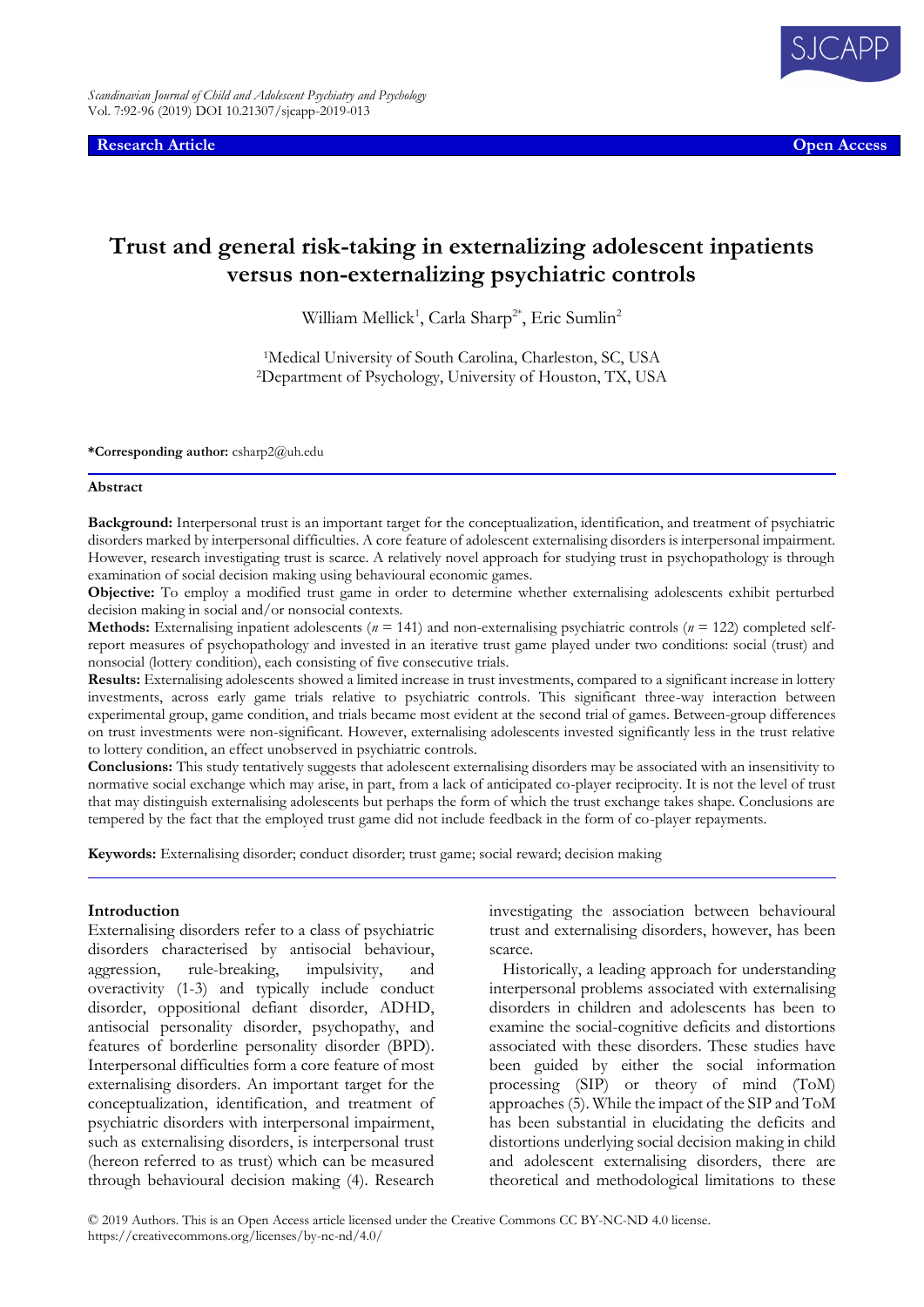approaches (6). Both are based on the theoretical assumption that social cognition is a property of the person and not the relationship or the interaction between two or more people. This approach ignores the stochastic (online) nature of social interaction, which is intrinsically dynamic with one's thoughts and actions depending upon moment-to-moment changes in others' actions (and mental states) (7). Conceptualising social cognition as a personcharacteristic results in utilisation of tasks that are typically "off-line" by virtue of reliance on hypothetical scenarios thereby limiting participant investment. Tasks are not administered in real time, do not sample actual social interactions, and are unlikely to elicit full emotional and behavioural engagement. Most social-cognitive tasks are also characterised by an over-reliance on self-report, thereby "pulling for thinking" and eliciting socially desirable responses (8).

To address some of these limitations, there has been a steady increase in the use of behavioural economic tasks to provide more ecologically valid paradigms for examining social decision making in externalising disorders (6). These paradigms allow for the mathematical parameterisation of constructs such as trust, fairness, reciprocity, social discounting and so on. All of these constructs and their associated experimental paradigms have mostly been developed from game theory, such that games consist of a set of real or imagined players who have a series of options or strategies to choose from in order to maximise pay-off. By varying task characteristics, seemingly simple games can be adapted to probe a remarkable range of social phenomena including social influence, prosocial behaviour, trust, social norm violations, social-cognitive biases, and higherorder social cognition (9).

In the context of behavioural economics, trust is defined as an exchange between two players in which cooperation and defection can be parametrically encoded as the amount of money designated for the partner. The basic one-shot trust game was initially proposed by Camerer and Weigelt (10) and further developed by Berg et al. (11). One player (the Investor) is endowed with a certain amount of money (or points as proxies for money). The Investor can keep all the money or decide to "invest" some amount with the partner (the Trustee). The amount invested is tripled in value as it is sent to the Trustee, who then decides what portion to return to the Investor.

The trust game has been used in several studies of healthy children and adolescents (e.g., ages 8 through 17+) (12-14). In the first study to use the trust game to study externalising behaviour problem in youth (15), two groups of boys (externalising vs. nonexternalising; ages 8–18) recruited from the

community played a one-shot (single round) trust game under two conditions: an anonymous version where the identity of the trust game partner was not known and a "known identity" version where identities were revealed prior to the game. Results showed that boys with externalising problems exhibited similar trust behaviour (mean investments) compared to non-externalising boys regardless of condition. While this study is informative, a community sample of boys was recruited thereby limiting generalisations to clinical populations and the disease mechanisms associated with externalising behaviour. Moreover, the one-shot nature of the game utilised does not fully exploit the fact that models (representations) of interaction partners build over time and multiple rounds (16).

An additional consideration stems from the fact that since heightened risk taking is characteristic of externalising disorders (17, 18), it is therefore important to distinguish in which context(s), specifically, risk taking is elevated. The multi-trial trust task developed by Kosfeld et al. (19) offers a useful opportunity to do just that by providing the means to examine sensitivity to social risk taking versus risk taking in general. This task was utilized by Unoka et al. (20) with adult participants who were asked to invest money in an internet game where the pay-off depended on the intention of another person (trust game) or on luck (risk "lottery" condition). Interestingly, adults with BPD in this study showed a non-linear increase in investments across trials in the lottery condition, without similar investment increase in the trust game, whereas healthy control comparison adults showed a linear increase in investments regardless of condition. In other words, individuals with BPD exhibited different investment strategies over time as a function of game condition.

Against this background, the current study had two aims. The first aim was to use a multi-round trust task (19) in a clinical sample of adolescents to examine trust behaviour in relation to externalising problems. Given our prior work (15) demonstrating a nonsignificant association between externalising problems and trust, we did not expect a main effect for externalising problems such that those above cutoff on externalising problems would invest similar to non-externalising adolescents in the trust game. We did, however, expect that adolescents with externalising problems would be insensitive to task type compared to non-externalising subjects who would show differential investments as a function of game condition (trust versus lottery), exhibiting a linear increase when playing with a person (versus the lottery). Therefore, we expected a significant threeway interaction effect between group, task type (trust versus lottery), and trials. Such an interaction effect would fit with our prior research demonstrating a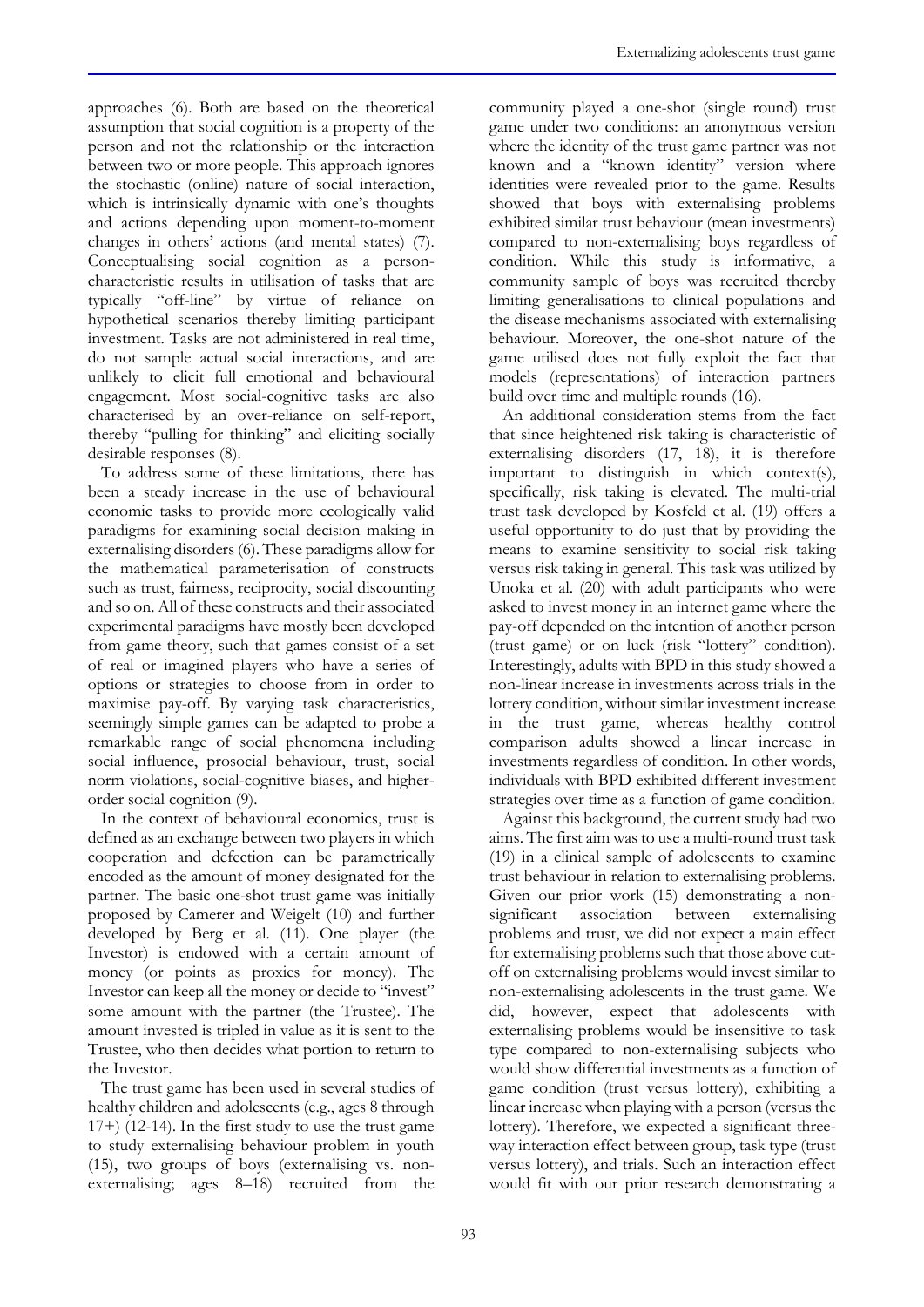general insensitivity to normative social exchange for externalising problems (15, 21) and other disorders with externalising features like BPD (22). Hypotheses were tested only after considering the potential confounding effects of age (14) and sex (23) as both variables associate with adolescent trust game investment.

## **Methods**

### *Participants*

Participants were recruited from the acute adolescent inpatient psychiatric unit of a county hospital serving the indigent population of a large metropolitan area in the USA. Inclusion criteria required participants to be between 12 and 17 years old and possess English fluency. Participants were excluded if the attending psychiatrist determined s/he did not have adequate capacity to participate in the study, which included the presence of mental retardation, active psychosis, or posing physical risk to research staff. The inpatient setting did not allow for structured intelligence assessments; however, participants were excluded if s/he repeated one or more academic grade which served as a proxy for intellectual/cognitive functioning. It was important to exclude any potentially low-functioning adolescents as it was critical that s/he fully understand the experimental task and instructions for gameplay.

A total of 345 adolescent inpatients were recruited for the present study. However, 37 participants providing consent/assent were excluded for repeating one or more school years, 25 were not administered the experimental task, 16 did not complete psychopathology self-report measures, two did not complete both the task and self-reports, and two provided consent but were unavailable to participate due to assessment scheduling difficulty. Thus, a remaining sample of 263 adolescents was included in analyses. In total, 141 adolescents (53.6%) met inclusion criteria for externalising problems and 122 (46.4%) did not, which designated them as psychiatric controls. The average participant age was 14.75 years (SD = 1.50) and 67.7% were female. The racial/ethnic breakdown of the total sample was 34.6% Hispanic, 26.6% African– American, 30.4% white, and 5.4% multiracial with 3% self-identifying as other.

### **Measures**

### *Experimental task*

Unoka et al.'s (20) modified trust game was played under two counterbalanced conditions, each consisting of five consecutive trials. One condition (social condition) assessed interpersonal trust exchanges between the participant and an anonymous (fictional) peer co-player. A fully anonymous co-player was used as anonymity begets

generalised trust, which underlies all social interactions (14, 24). In each round, the participant, always acting as the investor, allocated anywhere between 0 and 12 monetary units (MUs) to their coplayer (the trustee). As MUs were sent, they were tripled along the way. Participants were told that the trustee would then decide how many MUs to send back to the investor for each trial. In the second condition (nonsocial condition), the structure of the game was identical though instead of a co-player a computerised lottery system randomly determined repayment. The amount of MUs invested by the participant indicated the degree of trust in the other player or degree of general risk taking in the lottery condition. During both conditions, subjects did not receive feedback after each trial regarding the amount of repayment of investments. The absence of feedback creates uncertainty in the outcome of the decision making therefore ensuring risk taking (19).

### *Task administration*

Games were explained to participants via PowerPoint presentation, and participants were informed that the objective of each game was to earn as many MUs as possible and that MUs were equally valuable to both players, but that they would not be told of their cumulative earnings until afterwards. Players were informed that the order of games would be randomly determined. Participants' demonstration of understanding of game rules was required prior to administration. The assessor then pretended to make contact with a co-administrator via cell phone to ensure that the (fictional) trustee was "logged on" to play. Games were designed to mimic an online computer game and were played on Inquisit 2.0 software (25). Participants were first presented with a screen that confirmed they were being connected to the game (i.e. "Please wait while the other player logs on…"). After each trial investment, participants were told to please wait while the other player (or lottery) determined how many points were sent back. Given that deception was used (there was no trustee and cumulative points were not calculated), players were debriefed immediately following administration, in compliance with ethical standards (26). S/he was specifically asked not to share details about the experimental task with other patients to avoid contamination. High turnover rates on the unit further protected against contamination. No adolescent reported any negative feelings about the deception or the experiment.

### *Psychopathology*

The Youth Self Report (YSR) (27) is a wellestablished evidence-based assessment instrument that assesses global and specific psychopathology over the preceding six months among youth ages 11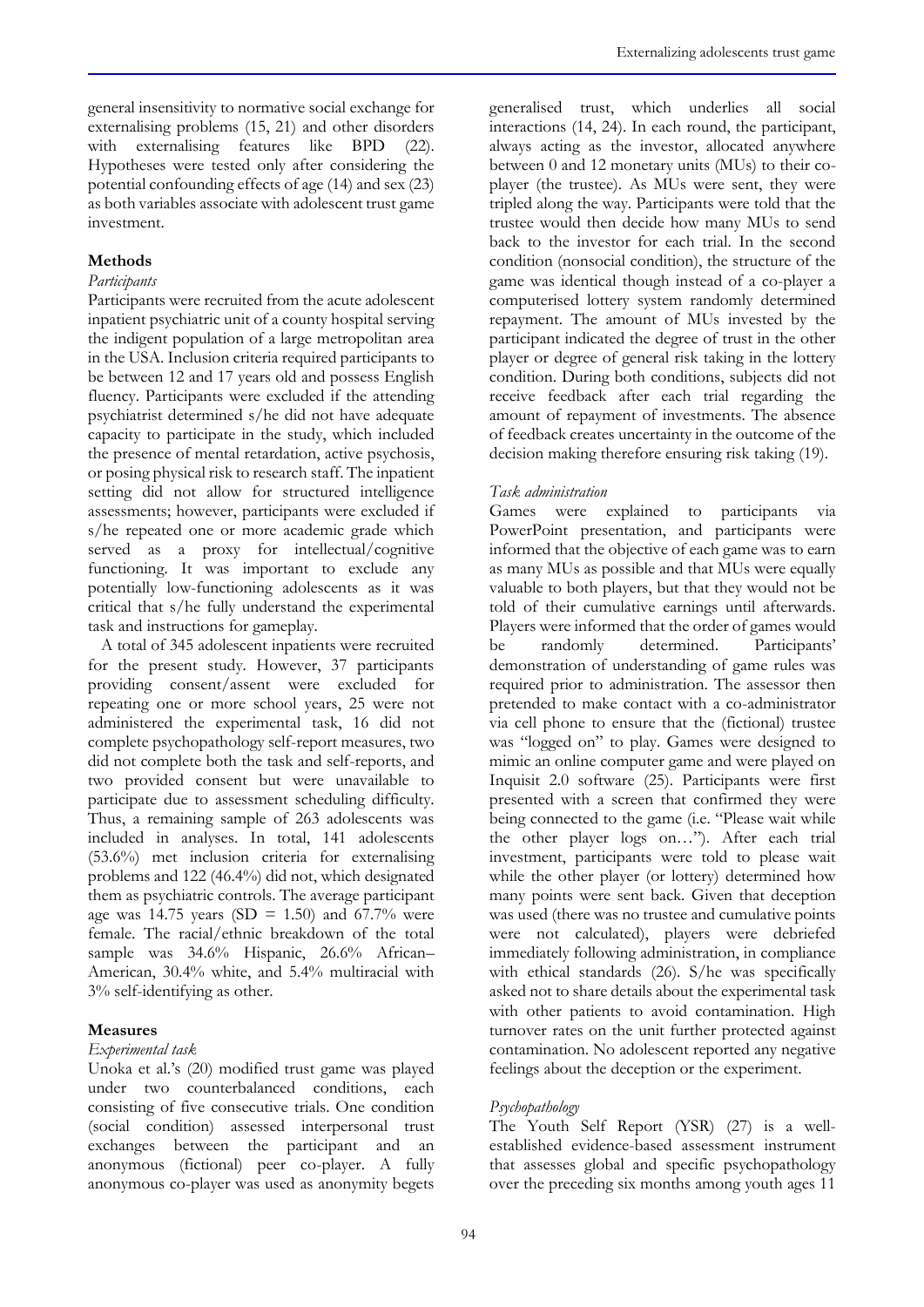to 18 years. The YSR consists of 112 problem items rated 0 (Not true*)*, 1 (Somewhat or Sometimes true), or 2 (Very true or Often true). Relevant sample items, among others, include "I disobey my parents," "I steal at home," "I drink alcohol without my parents approval," and "I run away from home." For the present study, the externalising problems scale (includes rule-breaking behaviour and aggressive behaviour subscales) was used in order to explore broadband, rather than disorder specific, relations with trust behaviour in keeping with the focus of the study on externalising problems as a broader category of psychopathology. The recommended cut-off for clinical threshold ( $t$ -score  $\geq$  65) was used to delineate adolescents with and without externalising problems (27). Internal consistency for the externalising problems scale, as measured by Cronbach's *α*, was 0.88 in the current study.

### **Procedures**

The study was approved by the appropriate institutional review board. Adolescents admitted to the 16-bed adolescent acute inpatient unit psychiatric unit at a county hospital where the average length of stay is three–four days were approached on the day of admission about participating in this study. Parents were asked to provide consent, and, if given, adolescents were approached for assent. Assessments on the unit were routinely completed within two–three days of admission in quiet, private rooms well removed from the unit's community area. Clinical psychology graduate students (or other research staff) conducted assessments only after completing training under supervision of the principal investigator. Participation was completely voluntary and withdrawal was permitted without justification. Gift cards to a popular nation-wide retail department store chain were provided as compensation.

## **Data analytic strategy**

*χ* 2 tests of independence and independent samples *t*tests compared groups on sociodemographic and clinical variables with effect sizes reported in Cohen's *d* and Cramer *V* statistics, respectively. Game order effects (a potential result of counterbalancing) were tested prior to conducting primary analyses. A threeway full-factorial repeated measures ANCOVA, with group as the between-subjects factor and game type and trials as within-subject factors, was then performed for primary analyses with effect sizes reported in partial-eta squared (*η*<sup>2</sup>). Effect sizes for *η*<sup>2</sup> were considered small, medium, or large at values of 0.01, 0.06, and 0.14, respectively (28). In addition to Bonferronni-corrected *post hoc* tests, within-group paired-samples *t*-tests were conducted to tease apart significant interactions. The identification of age and sex as covariates was a priori and objective (29).

### **Results**

### *Sample characteristics*

See Table 1 for sample sociodemographic characteristics, externalising problems, and mean investments per game condition.

#### **TABLE 1.** Sample characteristics and group comparison results

|                       | Externalizing<br>problems<br>$(n = 141)$ | Psychiatric<br>controls<br>$(n = 1.22)$ | $t/x^2$ | р       | d     |
|-----------------------|------------------------------------------|-----------------------------------------|---------|---------|-------|
| Age (in years)        | 14.78 (1.43)                             | 14.70 (1.58)                            | 0.164   | 0.686   | 0.053 |
|                       |                                          |                                         |         |         |       |
| Sex (% female)        | 68.80                                    | 66.40                                   | 0.172   | 0.678   | 0.026 |
| YSR externalizing     | 71.54 (5.97)                             | 54.66 (7.25)                            | 429.159 | < 0.001 | 2.542 |
| Mean Trust investment | 4.56(2.32)                               | 4.95(2.39)                              | 1.736   | 0.189   | 0.166 |
| Lottery investment    | 4.87(2.40)                               | 4.82(2.13)                              | 0.037   | 0.847   | 0.022 |
| Race                  |                                          |                                         | 6.56    | 0.341   | 0.163 |
| African-American      | 40 (28.40%)                              | 30 (24.60%)                             |         |         |       |
| Caucasian             | 42 (29.80%)                              | 38 (31.10%)                             |         |         |       |
| Hispanic              | 44 (31.20%)                              | 47 (38.50%)                             |         |         |       |
| Multiracial           | 10 (7.10%)                               | 4 (3.30%)                               |         |         |       |
| Other                 | 5(3.50%)                                 | 3(2.50%)                                |         |         |       |

*Note.* Data are mean (standard deviation) unless otherwise specified. Independent-sample *t*-tests and *χ* 2 tests of independence were performed with effect sizes reported as Cohen's *d* and Cramer's *V* statistics, respectively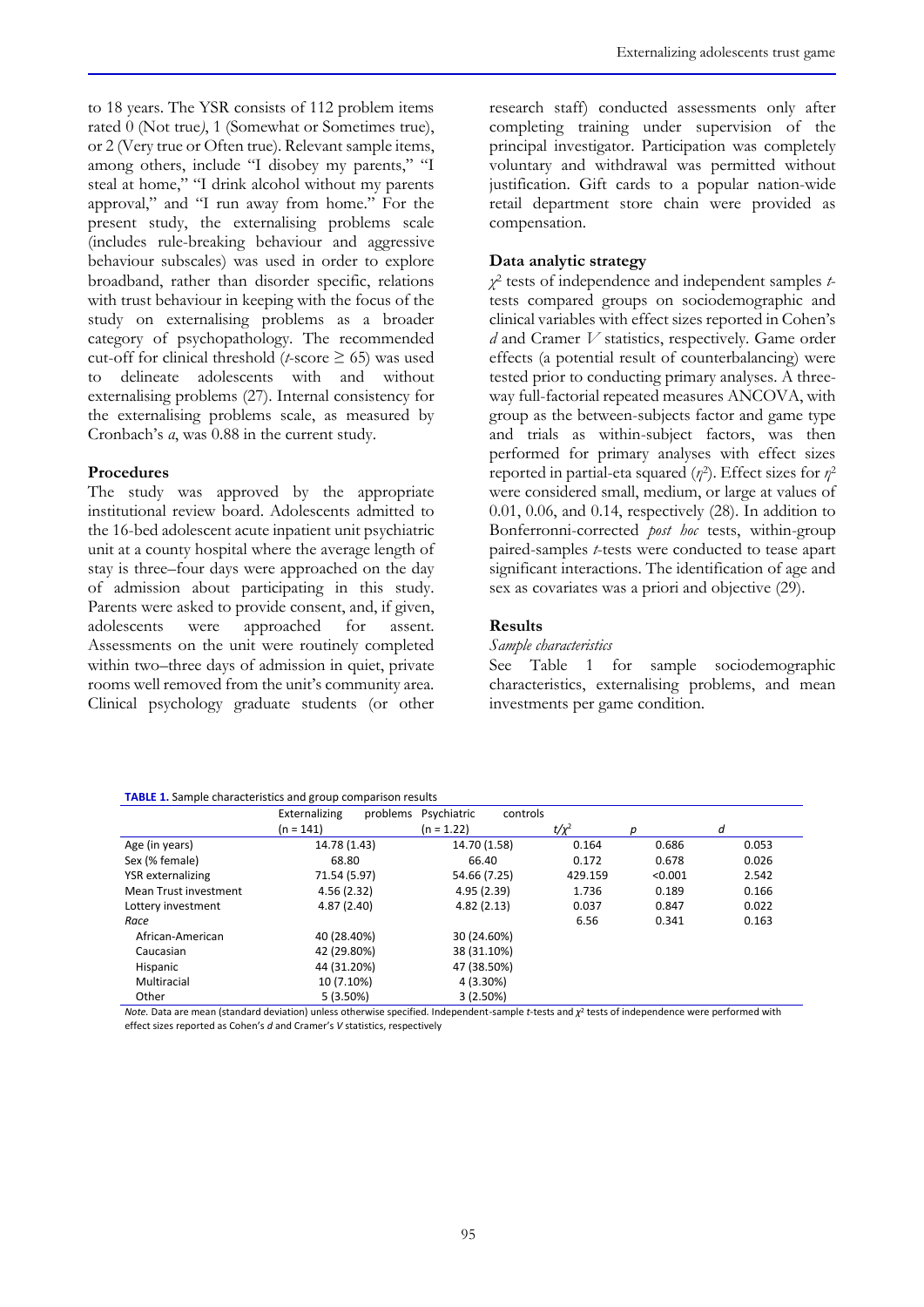

Trust and lottery investments by experimental group



Trust and lottery investment = mean investment per group per trial with 95% CI standard error bars

#### *Testing for game condition order effects*

Game condition order effects were tested (i.e. trust followed by lottery, lottery followed by trust) prior to conducting primary analyses. There was no significant association between group and game condition order,  $p = 0.761$ . There were also nonsignificant associations between order and mean investments in either game condition,  $p$ 's  $\geq$  0.189. Moreover, there were no significant main effects or interactions between game condition order and other factors,  $p$ -values  $\geq 0.052$ .

#### *Trust and lottery investments*

A full-factorial three-way ANCOVA, controlling for age and sex, was conducted revealing a significant group  $\times$  game  $\times$  trials three-way interaction, *F* (4; 259) = 2.57,  $p = 0.039$ ,  $p^2 = 0.010$ . Specifically, adolescents with externalising problems exhibited a

greater linear increase in investments in the lottery condition versus trust game, whereas psychiatric controls' investments showed a greater increase in the trust game versus lottery condition. As shown in Figure 1a and 1b, this interaction effect was pronounced over the first three trials of the game conditions. This significant three-way interaction precluded meaningful interpretation of the group game interaction effect, *F* (4; 259) = 4.84, *p* = 0.029,  $\eta^2$  = 0.018, and the main effect of group was nonsignificant, *p* = 0.551. *Post hoc* Bonferroni-corrected tests showed that, despite starting at similar levels in trust game investment on Trial 1, it was at Trial 2 when adolescents with externalising problems (marginal mean (MM) = 4.29, standard error (SE) = 0.23, 95% confidence interval  $(CI) = 3.83$  to 4.75) invested significantly less than psychiatric controls  $(MM = 5.22, SE = 0.25, 95\% CI = 4.72$  to 5.71),  $p =$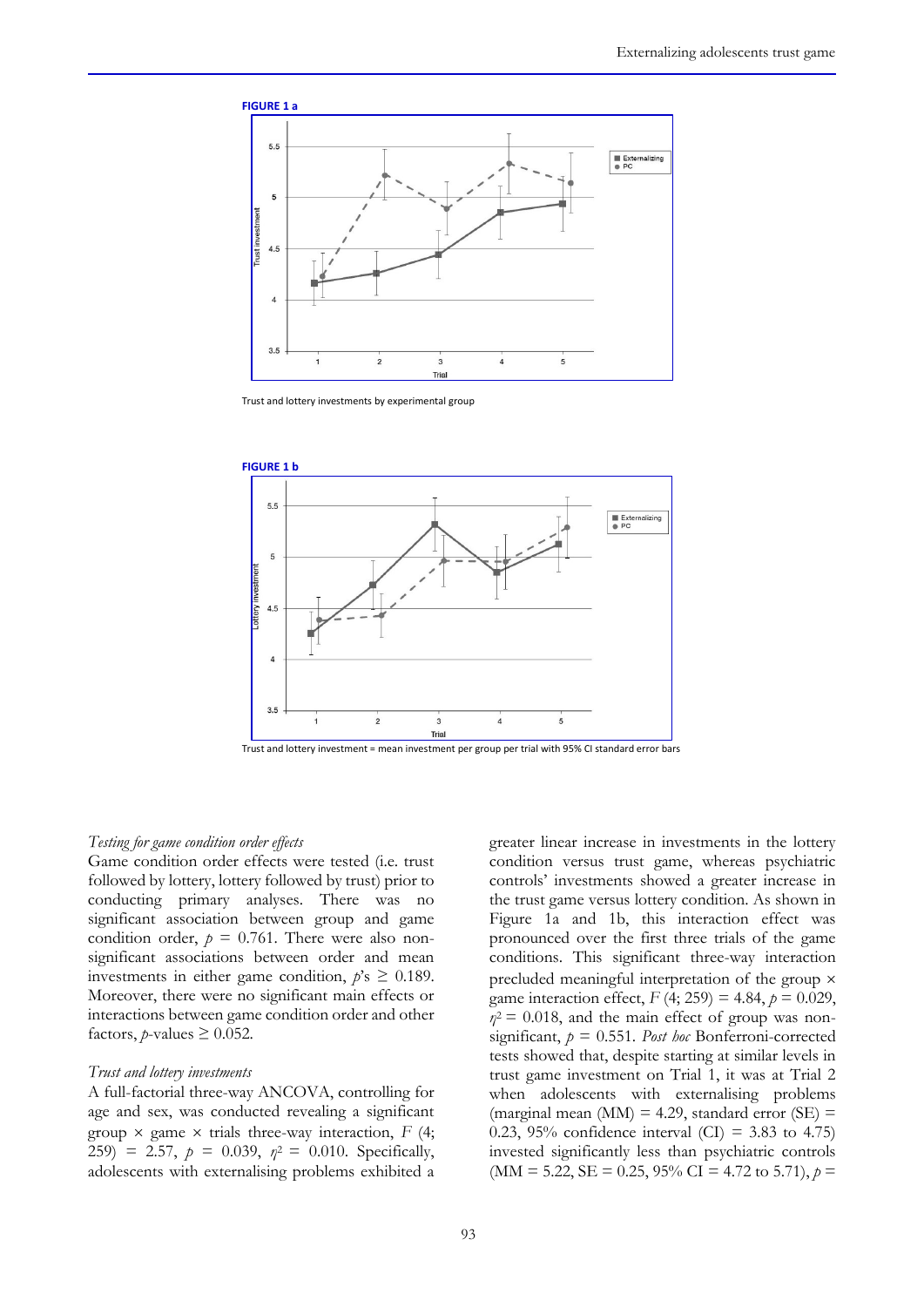0.007,  $\eta^2 = 0.027$ . Within-group paired-samples *t*tests were conducted to further tease apart the threeway interaction. Clarifying the group  $\times$  game interaction, externalising adolescents invested less on average in the trust game compared to the lottery condition,  $t(140) = -2.09$ ,  $p = 0.039$ , whereas psychiatric controls invested similarly in each game condition,  $p = 0.318$ *.* Between games, clarifying the three-way interaction, externalising adolescents invested comparatively less in the trust game versus lottery condition in Trial 2,  $t(140) = -2.00$ ,  $p = 0.048$ , and Trial 3,  $t(140) = -3.31$ ,  $p = 0.001$ . Psychiatric controls, in contrast, invested comparatively more in the trust game versus lottery condition in trial 2,  $t(121) = 3.30, p = 0.001$ . Additionally, considering sex, there were non-significant differences between girls and boys mean investments in either game condition ( $p$ 's  $\geq$  0.055). Full-factorial three-way analyses were repeated controlling for game condition order, given the trend-level effects observed in preliminary analyses, and results remained similar with a still significant group  $\times$  game x trials interaction,  $p = 0.036$ ,  $p^2 = 0.010$ .

# **Discussion**

The present study was the first to use a modified trust game with social (trust) and nonsocial (lottery) conditions to examine the association between adolescent externalising problems and trust behaviour. Consistent with hypotheses and prior work conducted by our research group (15), adolescents with externalising problems did not differ in terms of mean trust game investments versus non-externalising adolescents. However, the present study extends those prior findings by showing that mean trust among externalising adolescents is comparable to controls in a multiround format. Because real-life social interaction often occurs over several exchanges, rather than in single shots (16), the use of a multi-round format arguably increases ecological validity. Convergent results between the present study and our prior findings (21) indicate that disrupted interpersonal relations in externalising adolescents may not necessarily be due to a blanket mistrust in others as previously stipulated (31). Instead, interpersonal impairment in externalising disorders may be more about the form of the trust exchange (i.e. the rise and fall of investments) that is distinguishing. A caveat, perhaps, is that the present trust game was played with an anonymous co-player rather than one with a known identity. However, the choice to utilise co-player anonymity was in effort to tap into generalised trust, which is thought to underlie all social interactions (14, 24). This design consideration suggests findings may relate to

broader interpersonal functioning. An important aside, given that the present sample was approximately 70% female, is that similar mean trust investments among externalising adolescents and controls does not appear to be exclusive to boys as shown in Sharp et al. (21). Non-significant effects of sex on mean investments in consistent with prior studies using this particular trust task (20, 32) but deviates from non-psychiatric research showing males to trust more than females (33, 34), including when interacting with unknown co-players (35).

The observed three-way group  $\times$  game condition  $\times$  trials interaction provides mixed support for our second hypothesis. The statistical distinction between game condition investment strategies over time, albeit of a small effect size, paired with prior findings (15, 21) tentatively suggests that externalising adolescents may demonstrate an insensitivity to normative social exchange. This working hypothesis is of course tempered by the fact that the trust game employed did not include feedback in the form of co-player repayments and, furthermore, investments in trial 2 specifically appear to have been instrumental to the significant interaction effect. However, early in-game deviations from normative trust game behaviour, such as a failure to increase investments in early game rounds, could dissolve the social exchange as the trustee co-player will likely be less likely to cooperate; a social breakdown previously observed in adult studies of externalising disorder (22, 36). To this end, externalising adolescents invested approximately 10–20% less during rounds 2 and 3 of the trust game relative to psychiatric controls who conformed to normative trust game investment strategies (allocating roughly half of game points; 11). As the actualised impact of externalising adolescents' investment strategy on co-player behaviour remains unknown in present context, a natural extension of this study that could clarify the speculative nature of these considerations would include a multi-round format trust game with an online peer co-player to capture the dynamic nature of trust social interaction.

Contrary to hypotheses, externalising adolescents did in fact distinguish between tasks, demonstrating a lack of increased trust game investment compared to a sharper increase in investments in the lottery condition over multiple rounds. The comparatively reduced within-group investment across trust game rounds 2 and 3 potentially indicates externalising adolescents' reduced anticipation of, or insensitivity and/or lack of responsivity to, "trustworthiness" (reciprocity) received from the trustee co-player. Given that it was not during the first trial when effects were observed suggests that perhaps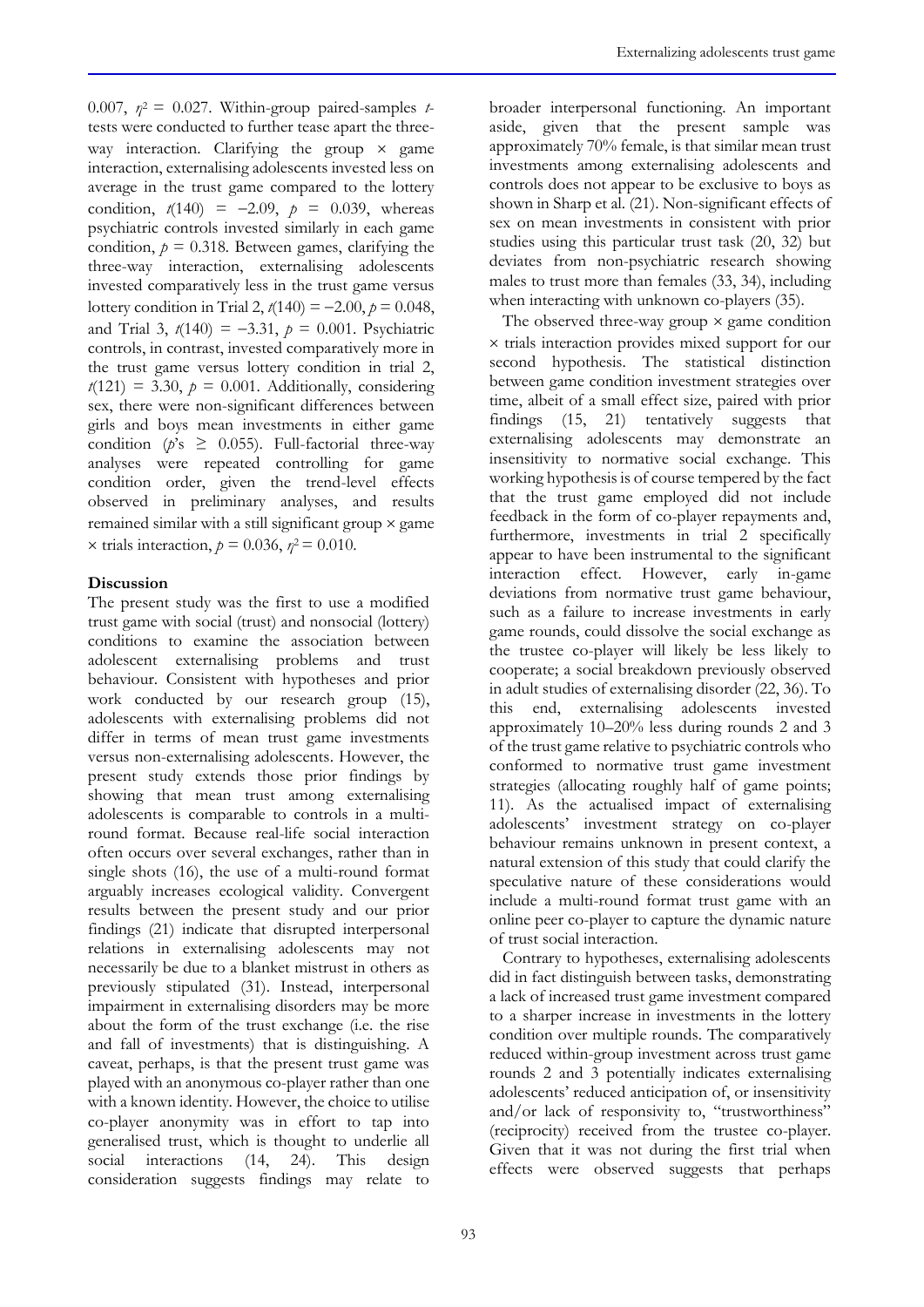externalising adolescents were not simply being less altruistic or spiteful in their behaviour from the game's start. Several factors may potentially help explain this phenomenon. For instance, externalising adolescents may expect malevolence on the part of the trustee, making them more averse to potential betrayal in the social exchange (16, 19, 37). This point is affirmed by the fact that youthful trust game players generally recognise that repeated interactions with the same co-player present opportunities for cooperative social exchange (30). Externalising adolescents may have a negative, myopic view in this respect. Regarding the small effect size of the described three-way interaction, it may be important to consider that the control group was composed of psychiatric inpatients rather healthy community controls. Had the sample been composed of the latter, perhaps a greater effect size would have been evidenced. Coming full circle, reciprocity has been found to be a strong predictor of subsequent increases or decreases in trust behaviour (16) and diminished anticipation of reciprocity could be conceptually relevant for externalising adolescents. Per Unoka et al. (20), the absence of in-game feedback may have been a determinant. More broadly, considering economic theory, perhaps externalising adolescents elected to maximise their gains early on, whereas nonexternalising adolescents play the "long game," relying on co-player reciprocity to help maximise their in-game earnings. Finally, individual differences associated with externalising disorders such as elevated reward sensitivity and impulsivity (38) may also have been a contributor to observed effects.

Groups' investment strategies for the lottery condition were surprisingly similar. The linear increase in investments observed among psychiatric controls contradicted our hypothesis that their investment increase would be unique to the trust game. There could be several plausible explanations for this finding. Perhaps, for instance, the computerised lottery sufficiently activated "trustworthy" expectancies (anticipated reciprocity) in turn resulting in a comparable increase in investments to trust game trials. The present control sample could also have had clinical and/or sociodemographic characteristics making them more susceptible, than other samples, to the manipulation of the lottery condition. What partially distinguished externalising adolescents, however, was the discrepancy between investments by game conditions. The limited increase (or relative decrease) in trust game investments among adolescents with externalising problems parallels findings by Sharp et al. (15) showing externalising adolescents to more strongly discount social reward compared to controls.

Despite its strengths, the present study is not without important limitations. The portion of game points' value attributed to the social interaction, rather than the economic value of the game points themselves, could not be isolated; however, this does not interfere with measuring the intended constructs (39). In an effort to increase participants' emotional and behavioural engagement with the task, it would have been ideal had payout been tied to in-game performance (40). Then again, the same task administration has been successfully used in other studies without this payout contingency in place (32, 41). Although SES went unmeasured, it may well have affected investment strategies and future studies may elect to include integrative measures such as the Hollingshead Four Factor Index of Social Status (42). Whether present findings generalise to clinically diagnosed inpatients is uncertain as group assignment relied on self-report rather than structured clinical interviews. Furthermore, to this end, any conclusion drawn with respect to the associations between trust and risk taking in specific externalising disorders is limited. Finally, the present trust game included an anonymous co-player, specifically, and future adolescent trust game studies may wish to include known and anonymous coplayer conditions as executed by Venta et al. (32).

Limitations notwithstanding, an especially notable strength of the present study includes the utilisation of a modified trust game allowing for the joint examination of social (trust) and nonsocial (general risk taking) reward decision making, a consideration taken by relatively few behavioural economic studies to date. This distinction is important because such findings may help to clarify the particular circumstance(s) under which perturbations in reward system functioning in externalising adolescents may be evident.

# **Clinical significance and conclusions**

In conclusion, externalising adolescents did not differ in mean investments in either game condition, be it social (trust) or nonsocial (lottery condition), as compared to non-externalising psychiatric controls suggesting trust and general risk taking is similar between patient groups. However, externalising adolescents did exhibit some potential form of an insensitivity to normative trust social exchange as shown by differential investment strategies across trials between game types relative to psychiatric controls. Although preliminary, this seemingly perturbed pattern of decision-making, captured uniquely in an interpersonal context, provides scientists and treatment providers alike with a highly specific, discrete aspect of interpersonal dysfunction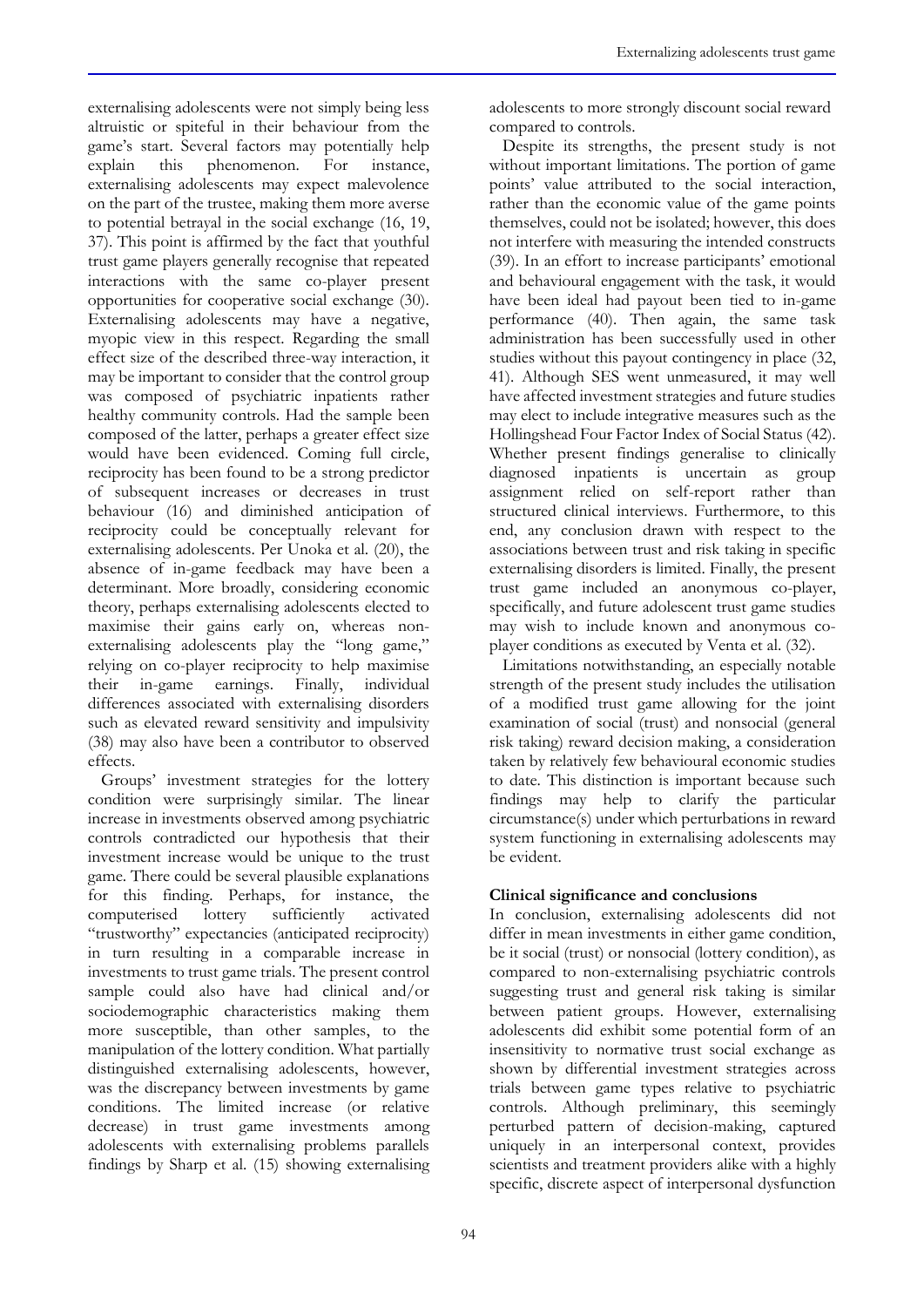that appears associated with adolescent externalising disorders. In turn, clinicians are provided with what could be adopted as a new, precise target for therapeutic intervention for adolescents with externalising problems which, if made malleable, may serve as a foundational component in treatment for improved interpersonal functioning. Study findings may also assist in the future development of novel diagnostic and clinical behavioural decision-making assessment tools. Such tools could be applied at the onset of treatment with future administrations thereby serving as a measure of treatment progress in conjunction with other commonly used symptom measures and measures of interpersonal functioning.

#### **Acknowledgement**

The authors would like to thank the parents and teens who took part in the study.

#### **Financial disclosures**

This research received partial support through general start-up funding provided by the University of Houston.

#### **Conflicts of interest**

The authors declare no conflicts of interest.

#### **References**

- 1. Achenbach TM. The child behavior profile: an empirically based system for assessing children's behavioral problems and competencies. Int J Ment Health 1978;7:24-42.
- 2. Hill J. Biological, psychological and social processes in the conduct disorders. J Child Psychol Psychiatry 2002;43:133-64.
- 3. Hinshaw SP. Externalizing behavior problems and academic underachievement in childhood and adolescence: causal relationships and underlying mechanisms. Psychol Bull 1992;111:127.
- 4. Montague PR, Lohrenz T, Dayan P. The three R's of trust. Curr Opin Behav Sci 2015;3:102-6.
- 5. Fonagy P, Sharp C. Treatment outcome of childhood disorders: the perspective of social cognition. In Sharp C; Fonagy P; Goodyer IM (Eds.). Social cognition and developmental psychopathology. Oxford New York: Oxford University Press; 2008. p. 411-71.
- Sharp C. The use of neuroeconomic games to examine social decision-making in child and adolescent externalizing disorders. Curr Dir Psychol Sci 2012;21:183-8.
- 7. Rilling JK, King-Casas B, Sanfey AG. The neurobiology of social decision-making. Curr Opin Neurobiol 2008;18:159-65.
- 8. Mize J, Pettit GS. Social information processing and the development of conduct problems in children and adolescents: looking beneath the surface. Soc Cogn Dev Psychopathol 2008;141-74.
- 9. King-Casas B, Chiu PH. Understanding interpersonal function in psychiatric illness through multiplayer economic games. Biol Psychiatry 2012;72:119-25.
- 10. Camerer C, Weigelt K. Experimental tests of a sequential equilibrium reputation model. Econometrica 1988;56:1-36.
- 11. Berg J, Dickhaut J, McCabe K. Trust, reciprocity, and social history. Games Econ Behav 1995;10:122-42.
- 12. Harbaugh WT, Krause K, Liday Jr SG, Vesterlund L. Trust in children. In: Ostrom E, Walker J (Eds.). Trust reciprocity and gains from association: Interdisciplinary Lessons from Experimental Research. New York, NY: Russell Sage Foundation; 2003. p. 302- 22.
- 13. Sutter M, Kocher MG. Trust and trustworthiness across different age groups. Games Econ Behav 2007;59:364-82.
- 14. van den Bos W, Westenberg M, van Dijk E, Crone EA. Development of trust and reciprocity in adolescence. Cogn Dev 2010;25:90-102.
- 15. Sharp C, Carolyn HA, Fonagy P. Get them before they get you: trust, trustworthiness, and social cognition in boys with and without externalizing behavior problems. Dev Psychopathol 2011;23:647-58.
- 16. King-Casas B, Tomlin D, Anen C, Camerer CF, Quartz SR, Montague PR. Getting to know you: reputation and trust in a twoperson economic exchange. Science 2005;308:78-83.
- 17. Coffey SF, Schumacher JA, Baschnagel JS, Hawk LW, Holloman G. Impulsivity and risk-taking in borderline personality disorder with and without substance use disorders. Personal Disord 2011;2:128.
- 18. Crowley TJ, Raymond KM, Mikulich-Gilbertson SK, Thompson LL, Lejuez CW. A risk-taking "set" in a novel task among adolescents with serious conduct and substance problems. J Am Acad Child Adolesc Psychiatry 2006;45:175-83.
- 19. Kosfeld M, Heinrichs M, Zak PJ, Fischbacher U, Fehr E. Oxytocin increases trust in humans. Nature 2005;435:673-76.
- 20. Unoka Z, Seres I, Áspán N, Bódi N, Kéri S. Trust game reveals restricted interpersonal transactions in patients with borderline personality disorder. J Pers Disord 2009;23;399-409.
- 21. Sharp C, Burton PC, Ha C. "Better the devil you know": a preliminary study of the differential modulating effects of reputation on reward processing for boys with and without externalizing behavior problems. Eur Child Adolesc Psychiatry 2011;20:581-92.
- 22. King-Casas B, Sharp C, Lomax-Bream L, Lohrenz T, Fonagy P, Montague PR. The rupture and repair of cooperation in borderline personality disorder. Science 2008;321:806-10.
- 23. Buchan NR, Croson RTA, Solnick S. Trust and gender: an examination of behavior and beliefs in the investment game. J Econ Behav Organ 2008;68:466-76.
- 24. Rotenberg KJ, Fox C, Green S, Ruderman L, Slater K, Stevens K, et al. Construction and validation of a children's interpersonal trust belief scale. Br J Dev Psychol 2005;23:271-93.
- 25. Draine SC. Inquisit 2.0. 50401 [Computer software]. Seattle, WA: Millisecond Software; 2004.
- 26. Wendler D, Miller FG. Deception in the pursuit of science. Arch Intern Med 2004;164:597-600.
- 27. Achenbach TM, Rescorla L. ASEBA school-age forms & profiles. Burlington, VT Univ Vermont; 2001.
- 28. Miles J, Shevlin M. Applying regression & correlation : a guide for students and researchers. Sage Publications; 2001.
- 29. Pocock SJ, Assmann SE, Enos LE, Kasten LE. Subgroup analysis, covariate adjustment and baseline comparisons in clinical trial reporting: current practice and problems. Stat Med 2002;21:2917-30.
- 30. Blake PR, Rand DG, Tingley D, Warneken F. The shadow of the future promotes cooperation in a repeated prisoner's dilemma for children. Sci Rep 2015;5:145-59.